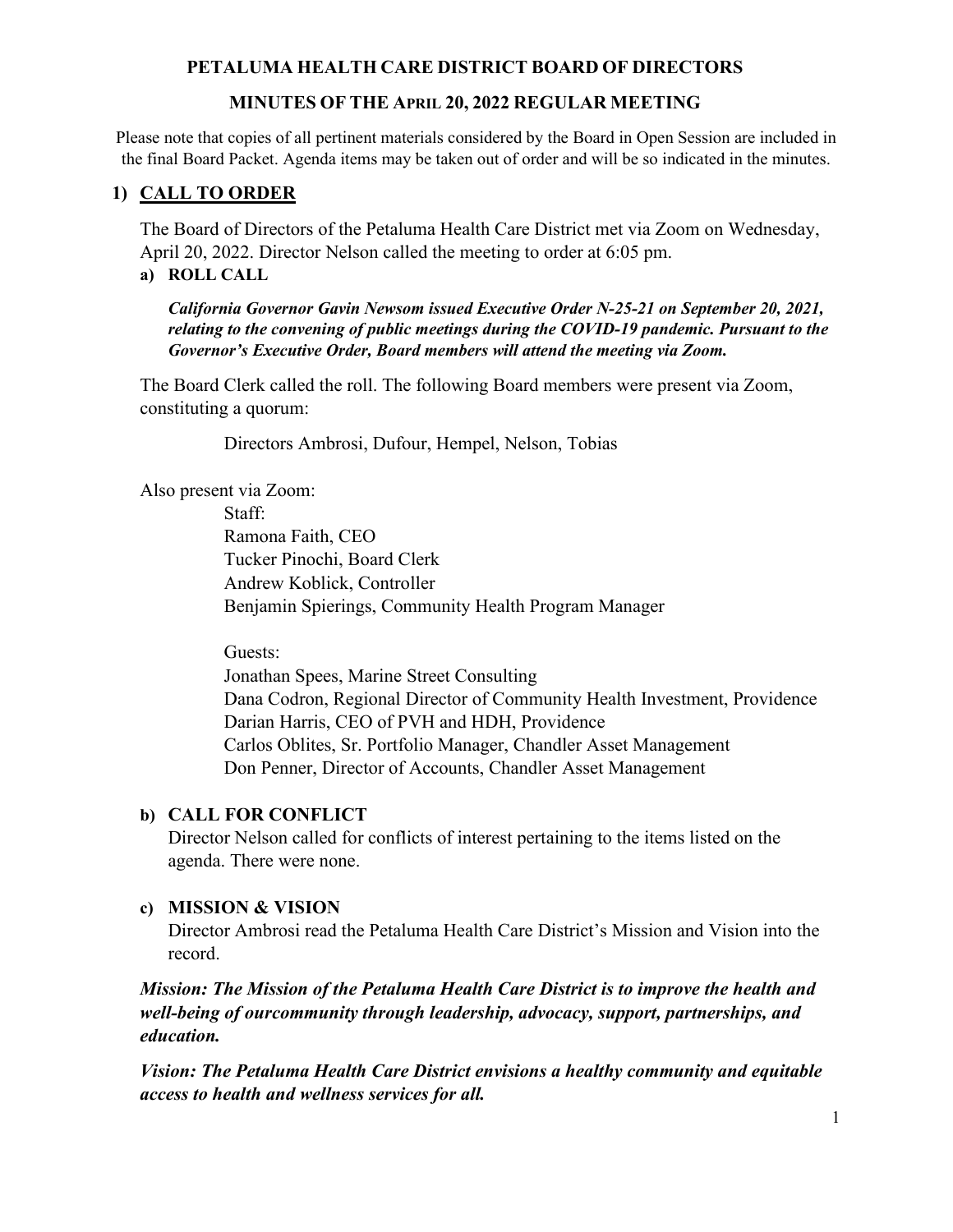# **MINUTES OF THE APRIL 20, 2022 REGULAR MEETING**

## **2) CONSENT CALENDAR**

- **a)** Approval of the April 20, 2022 PHCD Board Agenda
- **b)** Approval of the March 16, 2022 PHCD Board Minutes
- **c)** Approval of February 28, 2022 Financial Statements
- **d)** PHCD Res. #3-22: Authorizing Teleconference Meetings

**Director Ambrosi made a motion, seconded by Director Dufour, to approve the items on the Consent Calendar.**

**Vote: Ambrosi: \_Y Dufour: Y\_ Hempel: Y\_ Nelson: \_Y\_ Tobias: \_Y\_. Consent Calendar items were approved unanimously.** 

#### **3) BOARD COMMENTS**

### **a) 52 Ways to be a Better Board**

Director Ambrosi briefly discussed chapters 21 and 22 of 52 Ways to Be a Better Board, pertaining to the advantages of adopting board norms and concerted long-term planning.

#### **b) Petaluma Valley Hospital: Community Board Update**

This agenda item was not addressed.

#### **4) PUBLIC COMMENTS (Non-Agendized Items)**

There were no public comments.

#### **5) PETALUMA VALLEY HOSPITAL**

## **a) 2021 Community Benefits Investments Southern Sonoma County by ZIP Codes**

Board President Crista Nelson introduced Dana Codron, returning to the Board after joining the February regular meeting. Dana told the Board she had returned to clarify some of the figures presented in February, to show the Directors that the ZIP codes stipulated by the purchase agreement received the requisite investment by Providence. She also introduced Amy Ramirez, the head of Community Health Investment for Providence in Sonoma County.

Dana's presentation distinguished between cost-of-care investments and proactive ones and noted that the total proactive community benefits investment by Providence in south Sonoma County exceeded the requirement in the purchase agreement. She noted that in response to the directors' prior concerns about specificity, community health program expenses were being sorted by ZIP codes to ensure only expenditures in south County are counted.

Director Hempel asked Amy Ramirez if she could explain what the CARE network is. Ms. Ramirez responded that the CARE network is the medical and social case management program at Providence. It consists of medical social workers, nurse case managers, substance use counselors and resources coordinators. There are 15 employees in Sonoma County total, who receive most of their referrals from Santa Rosa Memorial and Petaluma Valley Hospitals. Once a patient is discharged, they check in on the patient at home, including review of medications, discharge instructions, etc. The goal is to make sure they stay healthy out in the community rather than returning to the hospital.

Ms. Codron explained that the target audience for this program is primarily the vulnerable, uninsured or underinsured population here in Sonoma County. The program seeks to remove barriers to care for individuals who may not qualify for home health support.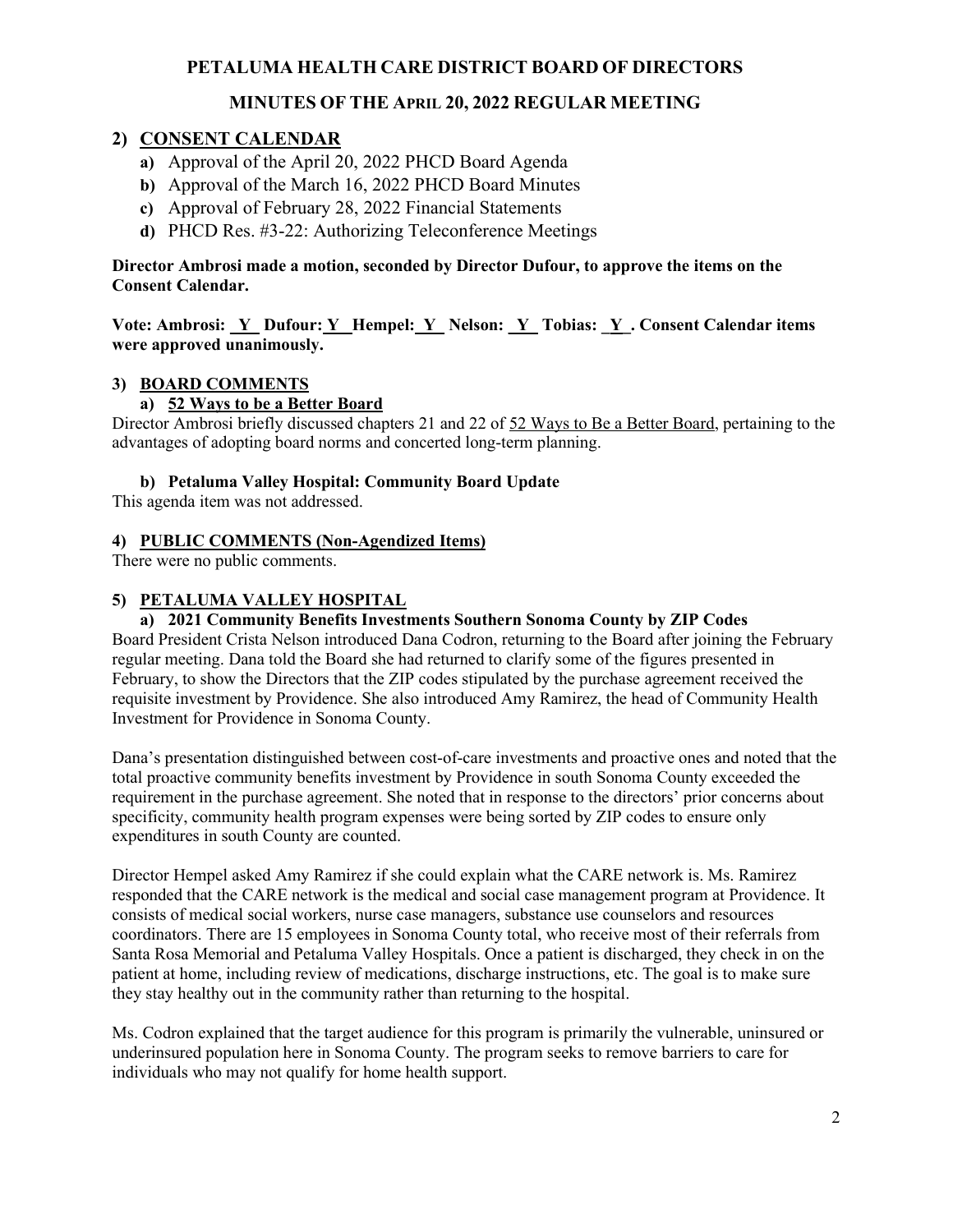# **MINUTES OF THE APRIL 20, 2022 REGULAR MEETING**

Director Hempel asked a follow up question about what comes next for those participating in the program. Ms. Codron said that an answer was in the works, and that they would provide her with it as soon as they had it. Director Tobias asked for further detail on the "Community Services" line item, hoping to learn who precisely was served and where. Ms. Codron returned to the list of proactive service programs provided by Providence in the area, noting again that the figures reflected only the investments made in the ZIP codes stipulated by the purchase agreement.

Benjamin Spierings asked about the area served by the mobile health clinic program that Dana cites in the table "Category A". He noted that in the past, the schedule for Providence's mobile health clinic seemed to consist of mostly north and central Sonoma County locales. Dana reiterated that the figures presented reflected only ZIP codes in south County, and that there were vaccination and testing services provided by the mobile health clinic in Petaluma specifically.

Amy Ramirez also noted that the events in other cities attracted attendance from other communities, so the full benefit to south County community members may not be captured by highlighting expenditures in south County only. CEO Ramona Faith thanked Ms. Codron and Ms. Ramirez for their attendance and suggested that there remained some confusion around the mobile health clinic's service area.

She also mentioned that the Petaluma Valley Hospital purchase agreement established a minimum community benefit investment, not a maximum, and that regulations for non-profit entities like Providence required greater community benefit investment than the purchase agreement. Ms. Codron agreed, and explained that internal standards at Providence required 2.5% of regional net revenue to be invested in community benefits, and that she hoped each hospital in the region would meet that standard.

Ms. Faith reiterated that part of the intent of this investment requirement was to foster collaborative discussion about community health needs and which funds to leverage to address them. She said that the process was new for all involved, and that she was grateful for Dana's cooperation with the Board's request for clarification.

Ms. Codron and Ms. Ramirez left the meeting at 6:35pm.

#### **b) Quarterly Operations and Capital Investment Update**

CEO of Petaluma Valley and Healdsburg District Hospitals, Darian Harris, provided the quarterly operations and capital investment update for Petaluma Valley Hospital. The key components of the presentation were an introduction of new executive leadership, the regional strategic plan including staffing and recruitment, and finally the awards and recognition given to Providence for their work.

Ms. Harris introduced Laureen Driscoll, the new regional CEO for Providence Northern California, and shared a basic framework of the strategic plan approved recently by the regional board. He noted that this plan was formulated by executive leadership at Providence in close concert with medical and other staff.

The regional strategic plan consists of three pillars: quality with compassion, transform health, and simplify and improve access for patients, communities, and staff. He shared examples of key performance indicators (KPIs) for each component of the strategic plan and noted that providing quality care during the COVID-19 pandemic has required compassion toward staff too, as they are experiencing high rates of burnout. He also emphasized simplifying access as a way to decrease costs – if a patient can access the preventative care they need, they are less likely to land in the ER in a medical emergency.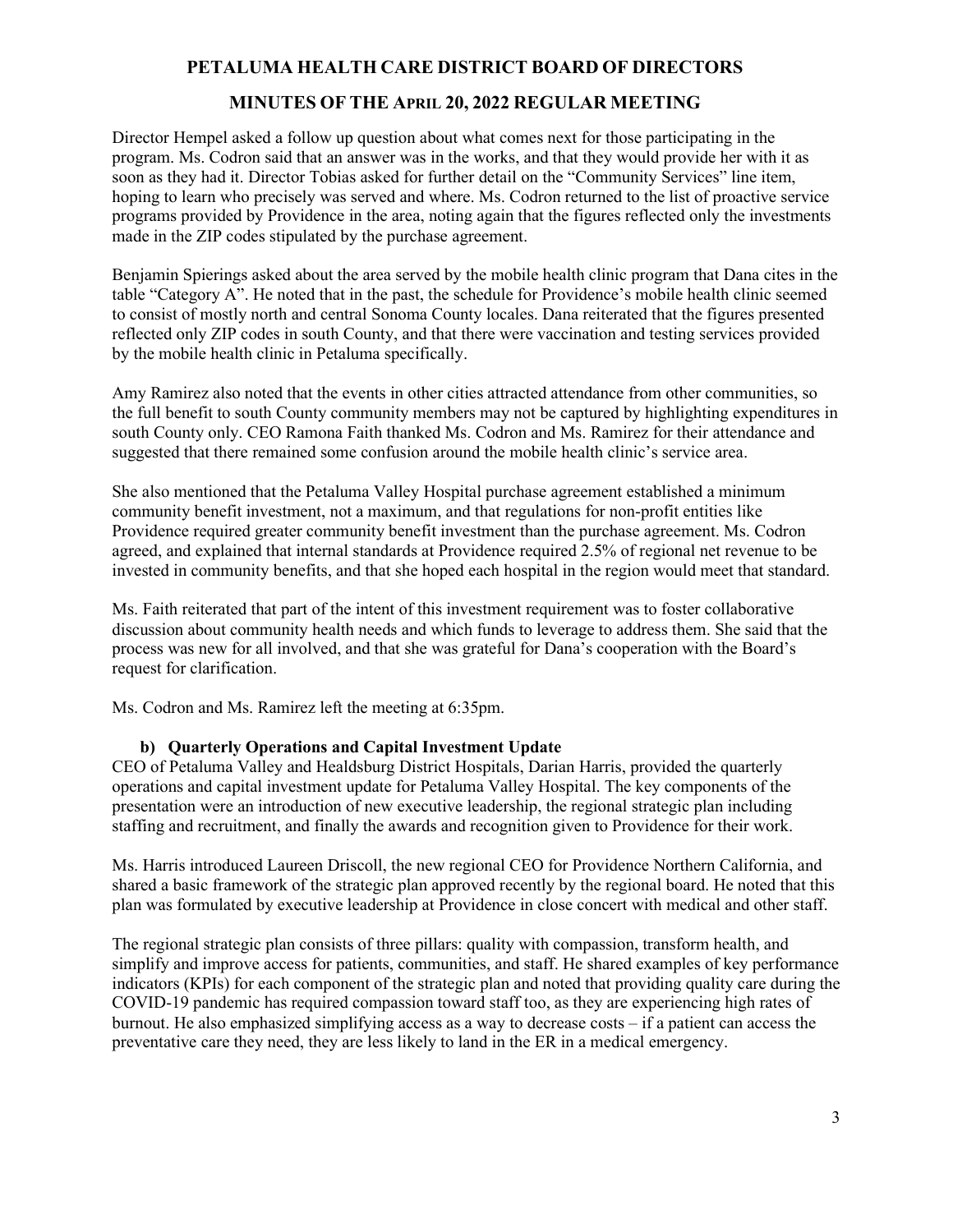# **MINUTES OF THE APRIL 20, 2022 REGULAR MEETING**

Next, Mr. Harris introduced Dr. Rajesh Ranadive and Rachel Reader. They are now serving as the Chief Medical Officer and Executive Director of Operations, respectively, at Petaluma Valley and Healdsburg Hospitals. He emphasized Dr. Ranadive's long history in Petaluma as a primary care provider along with his wife, Dr. Rajina Ranadive. He also shared the caregiver recruitment figures for April '21 – April '22, contextualizing them within the broader job market for caregivers.

Mr. Harris listed the awards received by PVH in 2022, including five star ratings from Healthgrades for heart failure and sepsis and an excellence award in stroke care. PVH is also the only certified Baby-Friendly hospital in Sonoma County.

Director Tobias asked a question about the metrics used by Healthgrades to determine who receives these ratings, particularly as it relates to sepsis care. Mr. Harris explained that in short, Healthgrades compares a hospital's outcomes in certain areas with expected outcomes.

Mr. Harris moved on to a brief financial report for PVH, noting an overall trend upwards in terms of admits, ED/OP visits, surgeries scheduled, and gross revenue.

### **c) Certificate of Compliance as Defined in the PVH Purchase Agreement**

CEO Faith reminded Mr. Harris that a certificate of Providence's compliance with the terms of the purchase agreement was soon due to the District. He assured Ms. Faith that it was on its way to her.

### **6) FINANCIAL SUSTAINABILITY**

## **a) April 12, 2022 Finance Committee Meeting Minutes**

Andrew Koblick, PHCD Controller, reviewed the minutes of the April 12 meeting of the Finance & Business Development Committee. Ms. Faith noted that the procedure for approval of Finance and Business Development Committee meeting minutes would have to change now that staff had returned to its previous practice of noticing the meeting under the Brown Act.

#### **b) Portfolio Update: Chandler Asset Management**

Mr. Koblick introduced Carlos Oblites and Don Penner, Senior Portfolio Manager and Director of Accounts at Chandler Asset Management. Carlos shared an update on the District's portfolio of assets, reminding the directors that state law required them to invest primarily in safer, lower yield assets.

Mr Oblites reported that interest rates were slowly climbing in response to concerns about inflation. This effects the District's asset portfolio in two ways: as interest rises, yields rise, but the value of the portfolio will also go down. The rate of the most recent interest hike, faster than Mr. Oblites reported seeing before in his career, would cause a decrease in the value of the portfolio such that, on paper, greater yields would not yet outpace the diminished value of the assets. He stated that this dynamic is not possible to escape at this time, and that benchmarks like LAIF were performing even more poorly in terms of return.

Mr. Oblites continued, sharing Chandler Asset Management's certificate of compliance with state regulations around investment by public entities.

Mr. Oblites reported that the District's portfolio's income was gradually approaching target levels, and that assets purchased moving forward would be set at a higher interest rate than previous purchases. He detailed the changes in the portfolio's distribution by sector and the total rate of return for the District's investments since inception.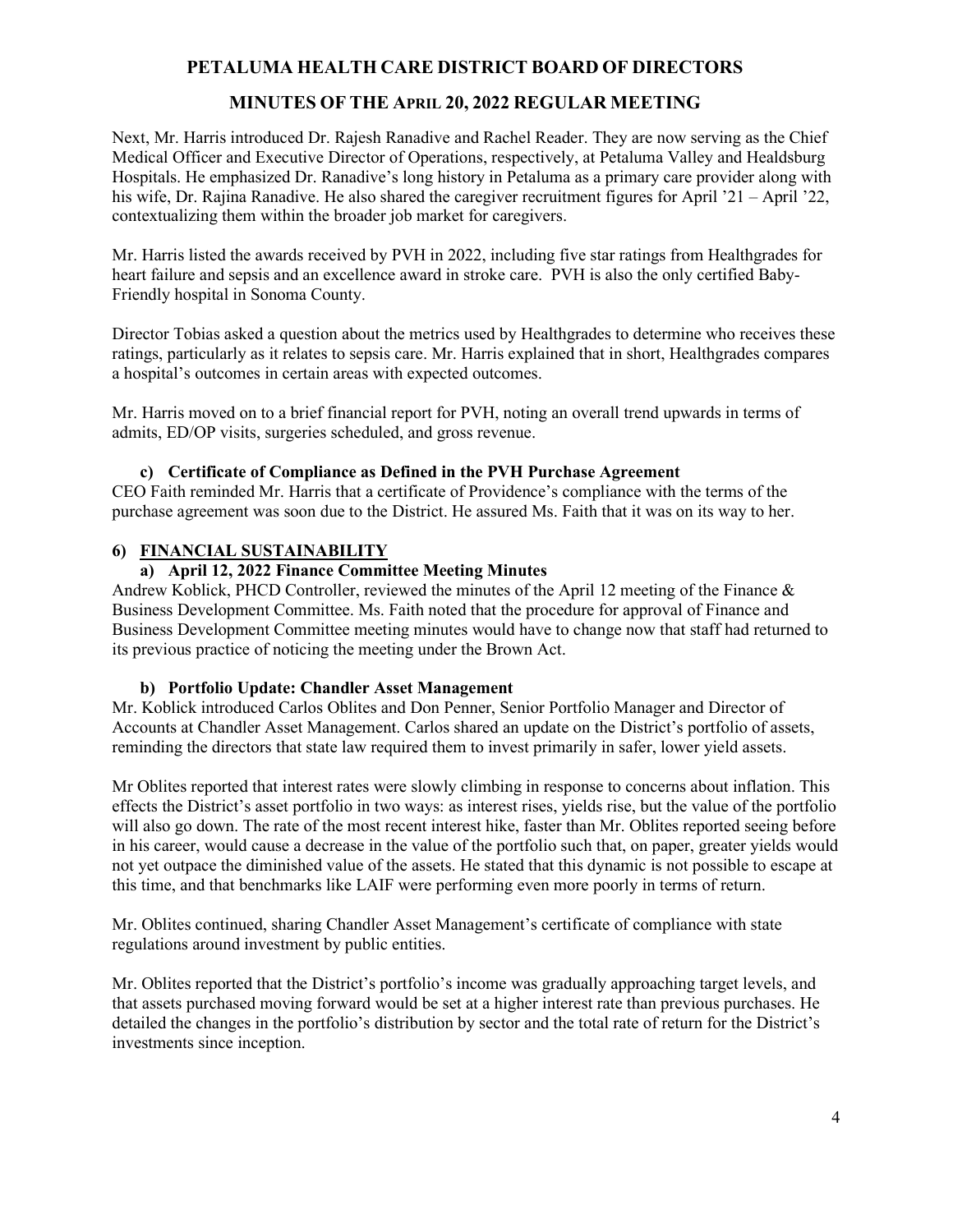# **MINUTES OF THE APRIL 20, 2022 REGULAR MEETING**

He summarized as follows: the District's portfolio is well diversified and liquid. The hike in interest rates is offering the opportunity to purchase assets of greater value while reducing the value of the portfolio on paper. He recommends that the District persevere through the difficult market and embrace this buying opportunity.

Mr. Oblites opened the floor for questions. Director Tobias asked what Chandler's recommendations were for the inflationary environment the country is in. Mr. Oblites responded that purchasing longer term bonds only would maximize the on-paper losses to the portfolio's value. As such, Chandler purchases shorter term, lower yield assets as well as higher yield ones to dampen the impact of the rapid yield increase on the portfolio's value. Mr. Oblites stated that diversity was the best mechanism to defend against inflationary pressure.

### **c) Business Development Update**

Mr. Koblick introduced Jonathan Spees, consultant for the District with Marine Street Consulting, to update the Board on business development opportunities. Mr. Spees reviewed the District's strategic objectives, notably the investment of PVH purchase proceeds such that the District does not need to levy taxes or solicit donations to funds its activities promoting community health. Given the restrictions on investment by public entities in the State of California, the District is required to seek out higher-yield investments to generate sufficient returns, such as real estate investments that support the District's mission.

Mr. Spees outlined the options available to the District for meeting this objective in the current environment. Current discussions include the possibility of partnership with Living Unlimited, who presented at the regular February meeting of the Board of Directors. They also include a potential partnership with First Responders Resiliency Inc., entailing new construction of facility to provide a variety of mental health and wellbeing services to first responders. Finally, the District is also exploring avenues to partner with healthcare providers on the development of a multi-specialty clinic on a new site, a mental/behavioral health facility on the Lynch Creek site, and the construction of an additional medical office building on the Petaluma Valley Hospital campus. He stated that there should be concrete proposals for the Board to discuss in the coming months.

Mr. Spees shared with the Board that discussion to renew the hospice facility least to Providence remains underway. He has received a rough proposal for a new lease from Providence which outlines the responsibilities of the District as they understand them. Mr. Spees said that District staff is preparing language to propose to Providence addressing necessary maintenance to the facility.

### **7) ADMINISTRATIVE SOFTWARE**

### **a) Board Effect**

The Board Clerk explained that he and Ms. Faith had explored implementing new software for Board meeting agendas and materials, citing the procedure used to build the agendas and Board books for the Northern Sonoma County Health Care District Board of Directors. The directors debated the merits of a few purchase options, especially as it pertained to information security, and CEO Faith requested the authority to evaluate the options further and proceed with the option that best matches the Board's preferences.

**Director Dufour made a motion, seconded by Director Ambrosi, to authorize staff to proceed with purchasing Board Effect for use by the PHCD Board, pending further research on information security and cost.**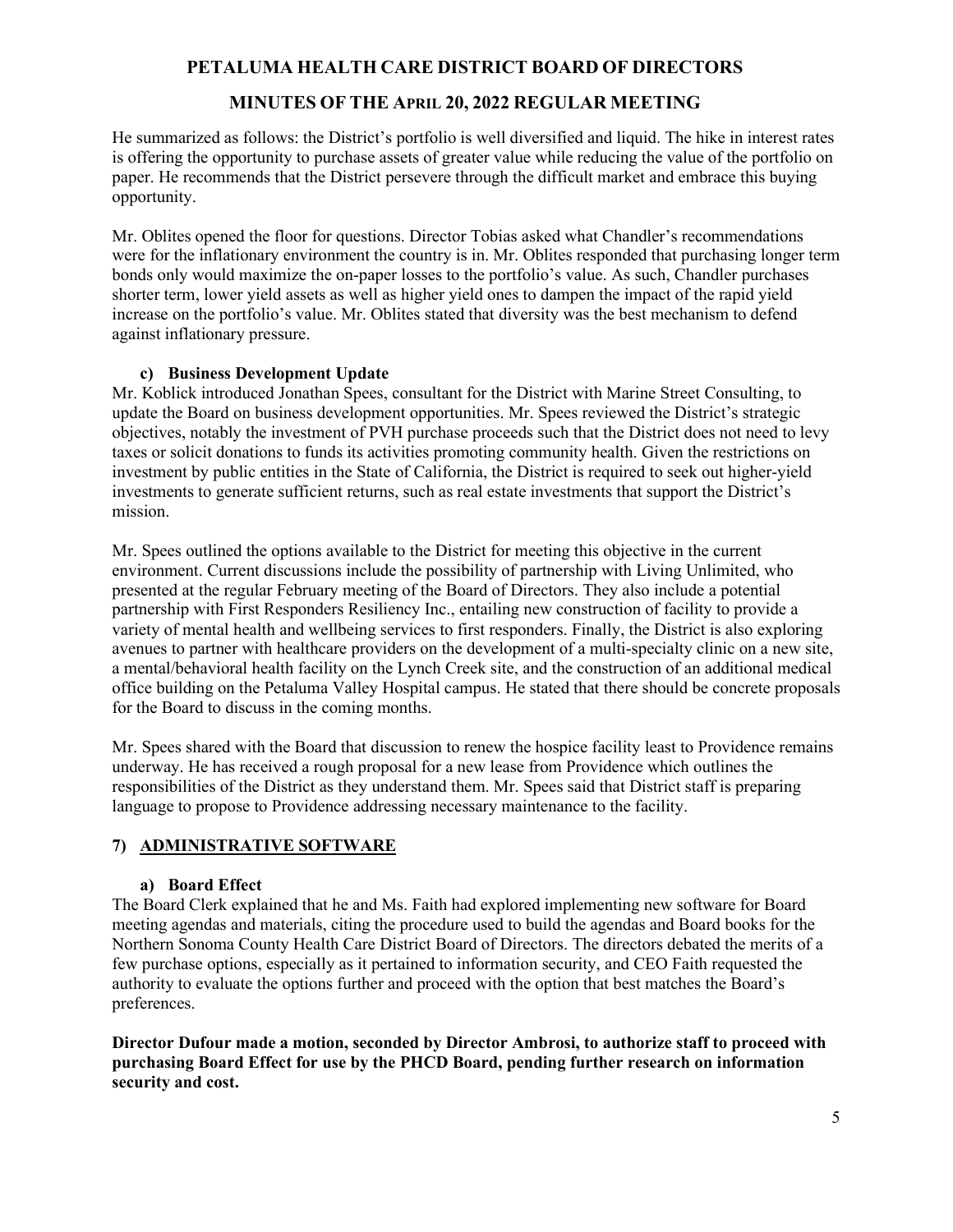# **MINUTES OF THE APRIL 20, 2022 REGULAR MEETING**

#### **Vote: Ambrosi: \_Y Dufour: Y\_ Hempel: Y\_ Nelson: \_Y\_ Tobias: \_Y\_. The motion to authorize Board Effect, pending further research, was approved unanimously.**

#### **b) Archive Social**

Ms. Faith re-introduced the topic of social media archiving as a tool to comply with the CA Public Records act. The Board Clerk shared the standard pricing for Archive Social and described the potential added value for the District. Ms. Faith recommended that the Board defer a vote on the matter until the rebranding process is underway.

### **8) BRANDING, LOGO, & WEBSITE DEVELOPMENT: STAFF RECOMMENDATION**

# **a) RAD Web Marketing / Resonate Social**

### **b) Design Guild**

Ms. Faith shared that she was able to reduce the pricing for Design Guild's proposal, and that costs had been added to RAD Web Marketing / Resonate Social's so that each proposal better reflects the specific needs of the District. She then shared a report drafted by staff which recommends partnering with Design Guild, for the following reasons: their organizational structure, which enables them to add specific expertise to our rebrand; their strong background in brand-building to clarify who we are and what we do; and finally their understanding of the importance of equity when creating a brand for the District.

### **Director Tobias made a motion, seconded by Director Nelson, to approve District Staff's recommendation to partner with Design Guild for its Branding, Logo, and Website Development.**

Vote: Ambrosi: <u>Y\_</u> Dufour: <u>Y\_</u> Hempel: <u>Y\_</u> Nelson: <u>Y\_</u> Tobias: <u>Y\_</u>. The motion to approve **District Staff's recommendation to partner with Design Guild passed unanimously.** 

### **9) ADMINISTRATIVE REPORTS**

### **a) President's Report**

Board President Crista Nelson had nothing to report to the Board.

### **b) CEO Report**

CEO Ramona Faith began to review her CEO report and reported on the progress of the Blue Zones Activate Petaluma effort underway at the District. She shared the webpage dedicated to the District's partnership with Blue Zones, encouraging the Directors to spread the word and attend any and all events for which they're available. Ms. Faith and the Directors discussed potential attendees, as well as other individuals who should be invited to ensure the assessment captures a full picture of health and wellbeing in Petaluma and south Sonoma County.

#### **i) Transition to in-person meetings**

Ms. Faith solicited the Directors' opinions on eventually returning to in-person meetings. They discussed the relative merits of in-person, hybrid, and fully remote models of attendance. Director Hempel's recommendation is to keep the item on the agenda, so that the Directors are ready to follow the Governor's lead when his Executive Order authorizing ongoing teleconference meetings expires.

#### **ii) Election 2022**

Ms. Faith shared that two of the Directors, Gabriella Ambrosi and Crista Nelson, are finishing their four year terms. She and the Board Clerk shared the deadlines for filing with each of them.

#### **iii) Sonoma County CSDA Chapter**